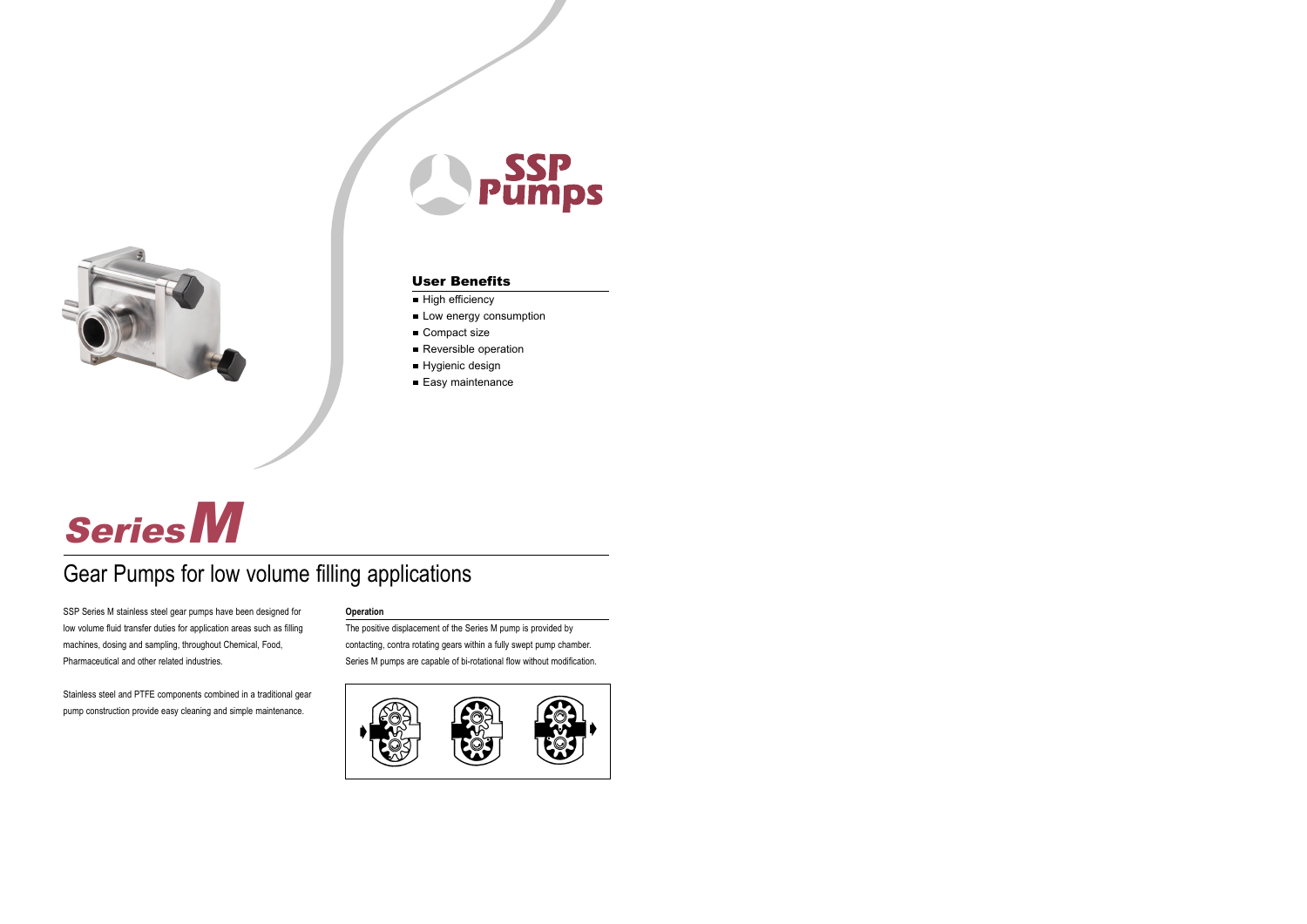#### **Performance**

The Series M pump range has three pump head sizes.

- Flow rates up to 1500 l/h
- Differential pressures up to 7 bar

#### **Basic Design**

The Series M pump has three alternative pumphead sizes, housing pumping gears manufactured from PTFE impregnated 316 type stainless steel. The gears are mounted between specially developed PTFE bearings, all fitted within the main pump body manufactured from 316 type stainless steel ensuring precision alignment. All components are fully machined internally and externally to a high standard of finish. By releasing two hand nuts the three piece housing construction and all components can be easily dismantled. Shaft assemblies including mechanical seals can be withdrawn through the front of the pump. Standard pump build is suitable for temperatures up to 60°C with option of modified pump build for temperatures up to 100°C.

The pumps incorporate a location for mounting via a bracket to a frame size 71 or 80 flange motor, giving a freestanding unit.

Serres

#### **Specification Options**



#### **Connections**

The Series M pump in standard specification has screwed male 1 in (25 mm) inlet and outlet connections with comprehensive choice of BSP, DIN11851, IAMD/3A, ISS/IDF, NPT, RJT, SMS, Tri-clamp and more.

Option of size 1/2 in BSP screwed female inlet and outlet connections.

#### **Motors**

Motors of all voltages and frequencies can be supplied to order.

#### **Mounting**

Bare shaft pumps are available for foot mounting.

### **Pumped media seals**

Single mechanical seals are fitted for maximum leakage control and hard faced seal materials such as silicon carbide are also available.

Pumped media wetted elastomers are EPDM, NBR, FPM or PTFE for chemical applications.



#### Pump Performance (viscosity 65 cP)

|                   | Speed   |          | Pressure |       |          |       |       |          |       |                          |          |       |                          |              |                          |       |
|-------------------|---------|----------|----------|-------|----------|-------|-------|----------|-------|--------------------------|----------|-------|--------------------------|--------------|--------------------------|-------|
|                   |         | 0 bar    |          |       | 2 bar    |       |       | 4 bar    |       |                          | 6 bar    |       |                          | 7 bar        |                          |       |
| <b>Pump Model</b> |         | Capacity | Power    | Motor | Capacity | Power | Motor | Capacity | Power | Motor                    | Capacity | Power | Motor                    | Capacity     | Power                    | Motor |
|                   | rev/min | I/h      | kW       | Frame | l/h      | kW    | Frame | 1/h      | kW    | Frame                    | l/h      | kW    | Frame                    | I/h          | kW                       | Frame |
|                   | 690     | 250      | 0.12     |       | 225      | 0.12  |       | 195      | 0.12  |                          | 160      | 0.12  |                          | 145          | 0.12                     |       |
| M2-000S-H07       | 900     | 325      | 0.18     |       | 295      | 0.18  | 71    | 255      | 0.18  | 71                       | 210      | 0.18  |                          | 190          | 0.25                     | 80    |
|                   | 1360    | 485      | 0.25     |       | 440      | 0.25  |       | 380      | 0.25  | 71                       | $\sim$   |       | $\overline{\phantom{a}}$ |              | $\overline{\phantom{a}}$ |       |
|                   | 690     | 400      | 0.12     |       | 390      | 0.12  | 71    | 370      | 0.12  | 71                       | 358      | 0.18  | 80                       | 345          | 0.18                     | 80    |
| M2-000M-H07       | 900     | 525      | 0.18     | 71    | 515      | 0.18  | 71    | 490      | 0.18  | 71                       | 470      | 0.25  | 80                       | 455          | 0.25                     | 80    |
|                   | 1360    | 780      | 0.25     |       | 770      | 0.25  |       | 735      | 0.25  | 71                       | -        |       |                          |              |                          |       |
|                   | 690     | 770      | 0.12     |       | 735      | 0.12  |       | 690      | 0.18  | 80                       |          |       |                          |              |                          |       |
| M2-000L-H04       | 900     | 1000     | 0.18     | 71    | 960      | 0.18  | 71    | 900      | 0.25  | 80                       |          |       |                          |              |                          |       |
|                   | 1360    | 1500     | 0.25     |       | 1440     | 0.25  | 71    |          |       | $\overline{\phantom{0}}$ |          |       |                          | <b>COLUM</b> |                          |       |

| Weight                |  |  |  |  |
|-----------------------|--|--|--|--|
| Pump with<br>80 motor |  |  |  |  |
| frame                 |  |  |  |  |
|                       |  |  |  |  |
| kg                    |  |  |  |  |
| 13.6                  |  |  |  |  |
| 13.8                  |  |  |  |  |
| 14.4                  |  |  |  |  |
|                       |  |  |  |  |